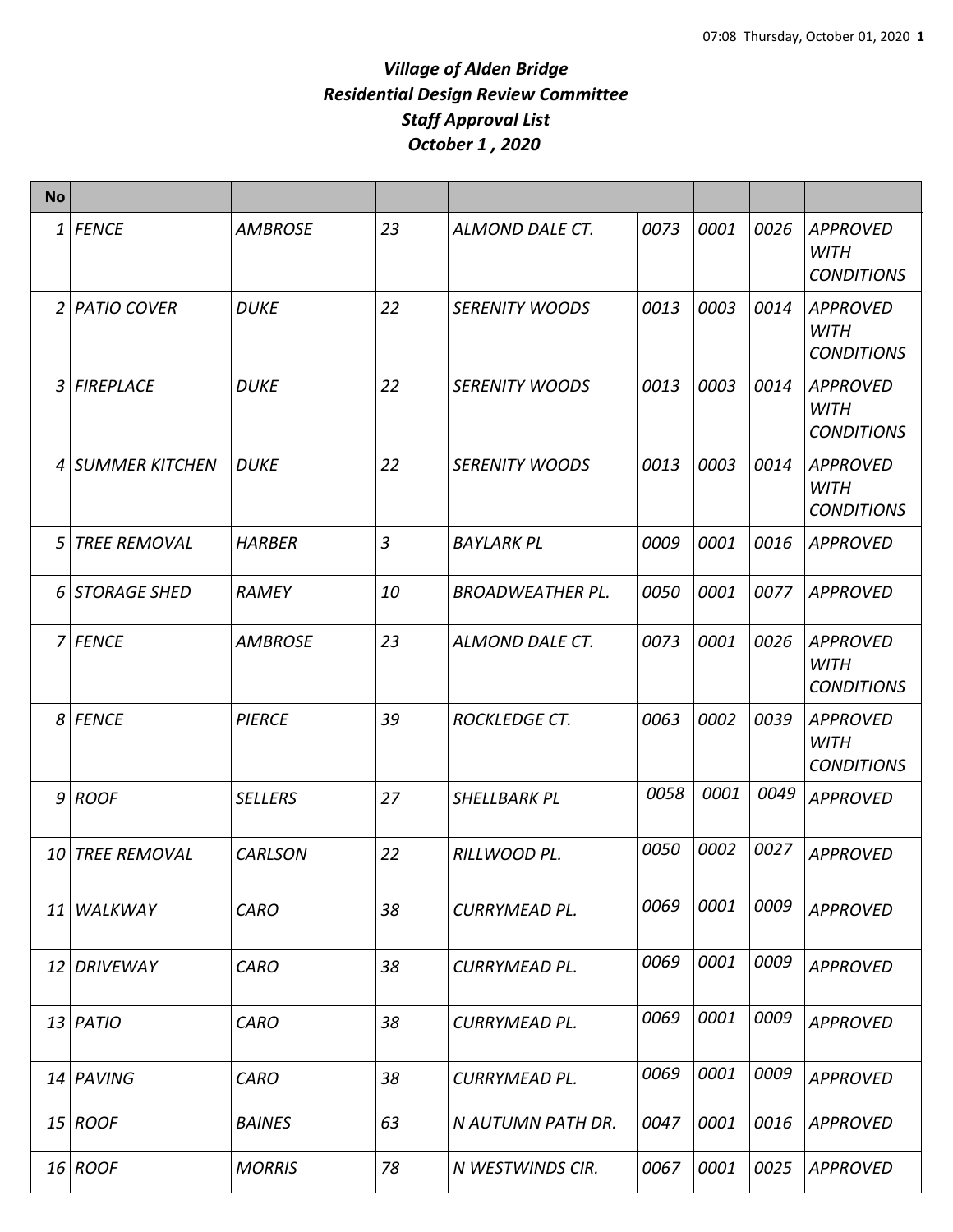| <b>No</b> |                       |                  |                |                                |      |      |      |                                                     |
|-----------|-----------------------|------------------|----------------|--------------------------------|------|------|------|-----------------------------------------------------|
|           | 17 FENCE              | <b>RASBERRY</b>  | 111            | <b>W HOBBIT GLEN DR.</b>       | 0076 | 0002 | 0005 | <b>APPROVED</b><br><b>WITH</b><br><b>CONDITIONS</b> |
|           | 18 COLOR              | <b>KIRBO</b>     | 74             | <b>ELM WILLOW CT.</b>          | 0002 | 0001 | 0017 | <b>APPROVED</b>                                     |
|           | $19$ ROOF             | <b>KIRBO</b>     | 74             | ELM WILLOW CT.                 | 0002 | 0001 | 0017 | <b>APPROVED</b>                                     |
|           | $20$ ROOF             | <b>GILMORE</b>   | 150            | N WYNNOAK CIR.                 | 0057 | 0002 | 0029 | <b>APPROVED</b>                                     |
|           | 21 PLAY STRUCTURE     | <b>BURR JR</b>   | 138            | <b>S BLUFF CREEK CIR.</b>      | 0073 | 0002 | 0036 | <b>APPROVED</b><br><b>WITH</b><br><b>CONDITIONS</b> |
| 22        | <b>TREE REMOVAL</b>   | <b>BARLOW</b>    | 31             | <b>AUTUMN BRANCH CIR.</b>      | 0026 | 0001 | 0044 | <b>APPROVED</b>                                     |
| 23        | <b>PLAY STRUCTURE</b> | <b>AVEDIKIAN</b> | 59             | E GREEN GABLES CIR.            | 0009 | 0001 | 0015 | <b>APPROVED</b>                                     |
|           | 24 FENCE              | <b>MOORE</b>     | 279            | N MAPLE GLADE CIR.             | 0038 | 0001 | 0026 | <b>APPROVED</b><br><b>WITH</b><br><b>CONDITIONS</b> |
| 25        | <b>WINDOWS</b>        | <b>CULLITON</b>  | 142            | MAPLE PATH PL.                 | 0037 | 0002 | 0004 | <b>APPROVED</b>                                     |
| 26        | <b>GYM EXPANSION</b>  | <b>ANDREWS</b>   | 170            | <b>W STERLING POND</b><br>CIR. | 0003 | 0003 | 0084 | <b>APPROVED</b><br><b>WITH</b><br><b>CONDITONS</b>  |
| 27        | <b>TRAMPOLINE</b>     | <b>ANDREWS</b>   | 170            | W STERLING POND CIR.           | 0003 | 0003 | 0084 | <b>APPROVED</b><br><b>WITH</b><br><b>CONDITIONS</b> |
|           | 28 TRASH CAN SCREEN   | ANDREWS          | 170            | W STERLING POND CIR.           | 0003 | 0003 | 0084 | <b>APPROVED</b>                                     |
| 29 I      | <b>GENERATOR</b>      | <b>CRABB</b>     | 15             | <b>BETONY PL.</b>              | 0044 | 0001 | 0038 | <b>APPROVED</b><br><b>WITH</b><br><b>CONDITIONS</b> |
|           | 30 DOOR               | <b>MARLOW</b>    | $\overline{2}$ | S MANORCLIFF PL.               | 0063 | 0001 | 0008 | <b>APPROVED</b>                                     |
| 31        | <b>TREE REMOVAL</b>   | <b>RICE</b>      | 11             | <b>VERDANT VALLEY PL.</b>      | 0023 | 0001 | 0030 | <b>APPROVED</b><br><b>WITH</b><br><b>CONDITIONS</b> |
| 32        | <b>TREE REMOVAL</b>   | <b>LEE</b>       | 90             | E FAIRBRANCH CIR.              | 0044 | 0001 | 0026 | <b>APPROVED</b>                                     |
| 33 I      | <b>COLOR</b>          | <b>DAIGLE</b>    | 19             | <b>SLEEPING CREEK PL</b>       | 0081 | 0002 | 0022 | <b>APROVED</b>                                      |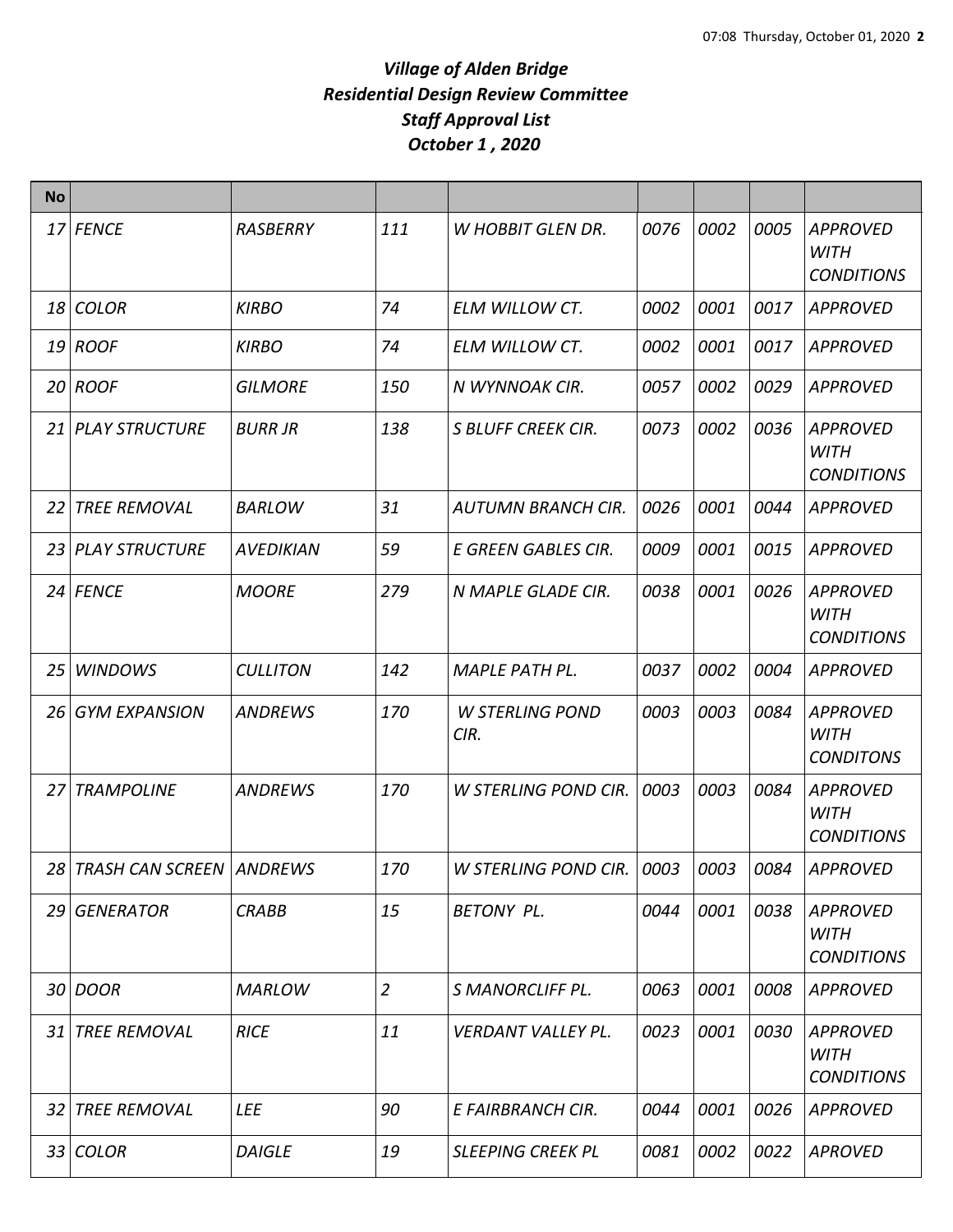| <b>No</b>       |                    |                                                           |     |                                             |      |      |      |                                                     |
|-----------------|--------------------|-----------------------------------------------------------|-----|---------------------------------------------|------|------|------|-----------------------------------------------------|
|                 | 34 FENCE           | KIMBALL JR.                                               | 35  | PIPERS MEADOW ST.                           | 0055 | 0001 | 0017 | <b>APPROVED</b>                                     |
|                 | 35 FENCE           | <b>OLEARY</b>                                             | 103 | N LINTON RIDGE CIR.                         | 0034 | 0003 | 0008 | <b>APPROVED</b><br><b>WITH</b><br><b>CONDITIONS</b> |
|                 | 36 FENCE           | <b>SWANSON</b><br><b>LESNIAK</b>                          | 179 | N MILLPORT CIR.                             | 0040 | 0003 | 0009 | <b>APPROVED</b><br><b>WITH</b><br><b>CONDITIONS</b> |
| 37 <sup>1</sup> | WALKWAY            | <b>ALLEN</b>                                              | 138 | <b>W SLATESTONE CIR.</b>                    | 0050 | 0002 | 0007 | <b>APPROVED</b>                                     |
|                 | 38 FENCE           | <b>HAO</b>                                                | 131 | <b>W STOCKBRIDGE</b><br><b>LANDING CIR.</b> | 0017 | 0002 | 0003 | <b>APPROVED</b>                                     |
|                 | 39 POOL DEMOLITION | <b>NOEL</b>                                               | 6   | <b>N BENTON WOODS CIR</b>                   | 0043 | 0002 | 0002 | <b>APPROVED</b><br><b>WITH</b><br><b>CONDITIONS</b> |
|                 | 40 TREE REMOVAL    | <b>MEADOWS</b>                                            | 22  | <b>2 FOXBRIAR FOREST</b><br>CIR.            | 0079 | 0001 | 0060 | <b>APPROVED</b><br><b>WITH</b><br><b>CONDITIONS</b> |
|                 | 41 DRIVEWAY        | <b>MEADOWS</b>                                            | 22  | <b>2 FOXBRIAR FOREST</b><br>CIR.            | 0079 | 0001 | 0060 | <b>APPROVED</b>                                     |
| 42              | WALKWAY            | <b>BRUNO</b>                                              | 43  | N WINTERPORT CIR.                           | 0005 | 0002 | 0026 | <b>APPROVED</b>                                     |
| 43              | GENERATOR          | OTTIS GLEN 7 &<br><b>LAURIE BENGE</b><br><b>REV TRUST</b> | 86  | <b>E SLATESTONE CIR</b>                     | 0050 | 0002 | 0015 | <b>APPROVED</b><br><b>WITH</b><br><b>CONDITIONS</b> |
|                 | 44 DECK            | <b>WARD</b>                                               | 75  | N WALDEN ELMS CIR.                          | 0042 | 0003 | 0013 | <b>APPROVED</b><br>WITH<br><b>CONDITIONS</b>        |
|                 | 45 STORAGE SHED    | <b>YOFFE</b>                                              | 10  | <b>SLEEPING CREEK PL.</b>                   | 0081 | 0002 | 0028 | <b>APPROVED</b><br><b>WITH</b><br><b>CONDITIONS</b> |
|                 | 46 FENCE           | <b>LIVAUDAIS</b>                                          | 26  | <b>SCENIC MILL PL.</b>                      | 0009 | 0003 | 0015 | <b>APPROVED</b>                                     |
| 47              | <b>WINDOWS</b>     | <b>FRAZIER</b>                                            | 27  | S SILVER CRESCENT CIR.                      | 0001 | 0002 | 0016 | <b>APPROVED</b>                                     |
|                 | 48 GENERATOR       | <b>SWIGGER</b>                                            | 58  | HARVEST WIND PL.                            | 0062 | 0001 | 0032 | <b>APPROVED</b><br><b>WITH</b><br><b>CONDITIONS</b> |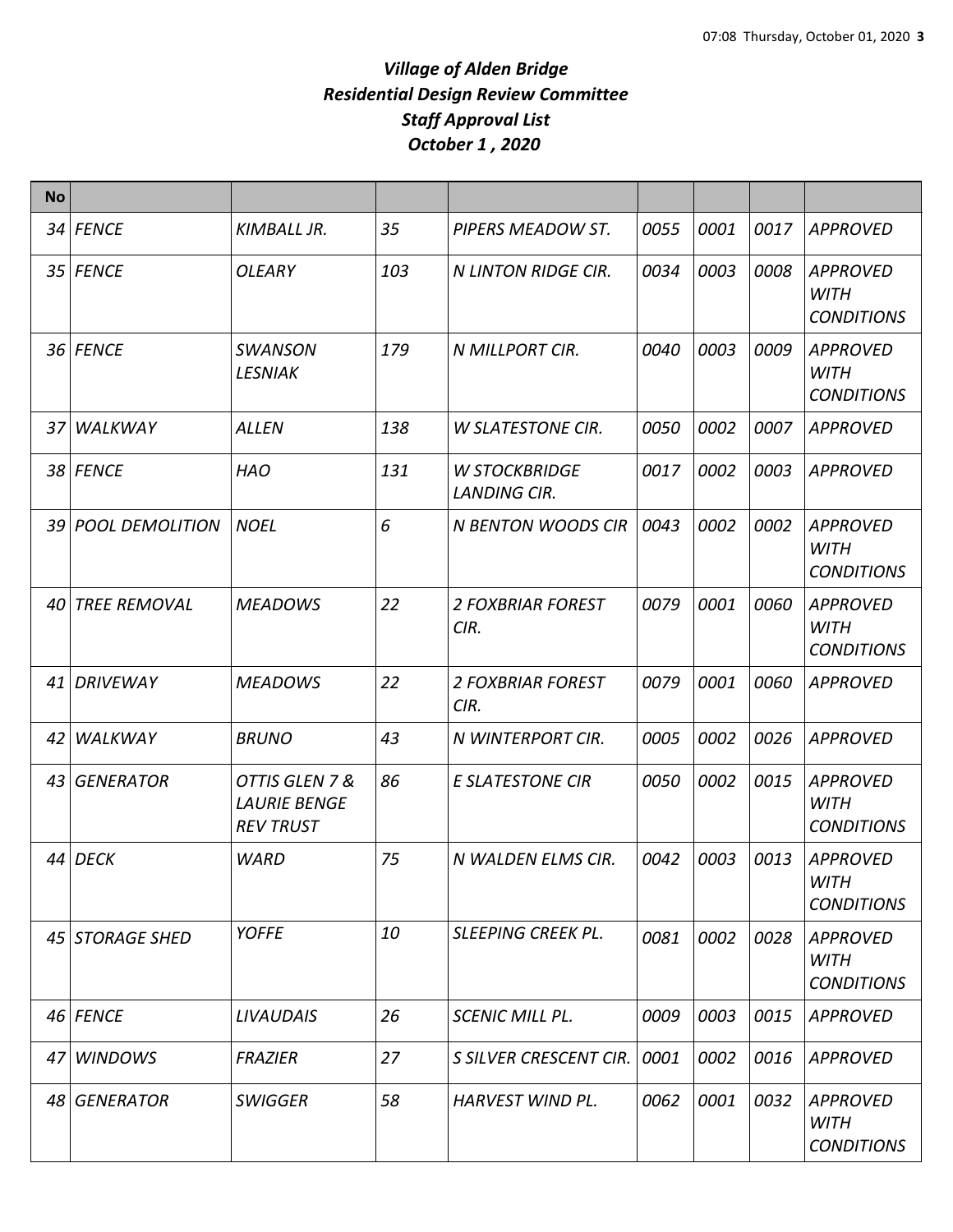| <b>No</b> |                                 |                    |     |                          |      |             |      |                                                     |
|-----------|---------------------------------|--------------------|-----|--------------------------|------|-------------|------|-----------------------------------------------------|
|           | 49 PATIO COVER                  | <b>RUIZ GASTON</b> | 154 | W GREYWING CIR.          | 0006 | 0002        | 0014 | <b>APPROVED</b><br><b>WITH</b><br><b>CONDITIONS</b> |
| 50        | <b>TRASH CAN SCREEN</b>         | <b>BRITTEN</b>     | 150 | <b>W SUNDANCE CIR.</b>   | 0059 | 0001        | 0051 | <b>APPROVED</b>                                     |
| 51        | <b>COLOR</b>                    | <b>KEMMERLY</b>    | 146 | LATTICE GATE ST.         | 0035 | 0002        | 0003 | <b>APPROVED</b>                                     |
| 52        | WALKWAY                         | <b>BRITTEN</b>     | 150 | <b>W SUNDANCE CIR.</b>   | 0059 | 0001        | 0051 | <b>APPROVED</b><br><b>WITH</b><br><b>CONDITIONS</b> |
|           | 53 COLOR FOR<br><b>SHUTTERS</b> | <b>SPAULDING</b>   | 23  | <b>AUBURN PATH PL.</b>   | 0047 | 0001        | 0006 | <b>APPROVED</b>                                     |
|           | 54 FRONT DOOR                   | <b>SPAULDING</b>   | 23  | AUBURN PATH PL.          | 0047 | 0001        | 0006 | <b>APPROVED</b>                                     |
|           | 55 FENCE                        | <b>MOET</b>        | 74  | W SIENNA PL.             | 0031 | 0001        | 0014 | <b>APPROVED</b>                                     |
|           | 56 GENERATOR                    | <b>PHILLIPS</b>    | 14  | LACE ARBOR DR.           | 0010 | 0003        | 0048 | <b>APPROVED</b><br><b>WITH</b><br><b>CONDITIONS</b> |
| 57        | <b>WINDOWS</b>                  | <b>MEINBERG</b>    | 11  | <b>MERRYVALE DR.</b>     | 0028 | 0003        | 0013 | <b>APPROVED</b>                                     |
|           | 58 FRONT DOOR                   | <b>MEINBERG</b>    | 11  | <b>MERRYVALE DR.</b>     | 0028 | 0003        | 0013 | <b>APPROVED</b>                                     |
|           | 59 FENCE                        | <b>GLOVER</b>      | 46  | <b>KING PINE CT.</b>     | 0056 | 0001        | 0015 | <b>APPROVED</b><br><b>WITH</b><br><b>CONDITIONS</b> |
|           | 60 FENCE                        | <b>JONES</b>       | 43  | <b>TETHERED VINE</b>     | 0014 | 0001        | 0011 | <b>APPROVED</b>                                     |
|           | 61   ROOF                       | THOMPKINS          | 15  | SLEEPING CREEK PL.       | 0081 | <i>0002</i> | 0003 | <b>APPROVED</b>                                     |
|           | 62 ROOF                         | <b>BURKE</b>       | 26  | N WHISTLERS BEND<br>CIR. | 0081 | 0001        | 0034 | <b>APPROVED</b>                                     |
|           | 63 PAVING                       | <b>KEMERLY</b>     | 146 | LATTICE GATE ST.         | 0035 | 0002        | 0003 | <b>APPROVED</b>                                     |
| 64        | <b>SLIDING DOORS</b>            | <b>STEELMAN</b>    | 47  | S PINEY PLAINS CIR.      | 0007 | 0001        | 0017 | <b>APPROVED</b><br><b>WITH</b><br><b>CONDITIONS</b> |
| 65        | <b>WINDOWS</b>                  | <b>STEELMAN</b>    | 47  | S PINEY PLAINS CIR.      | 0007 | 0001        | 0017 | APPROVED<br><b>WITH</b><br><b>CONDITIONS</b>        |